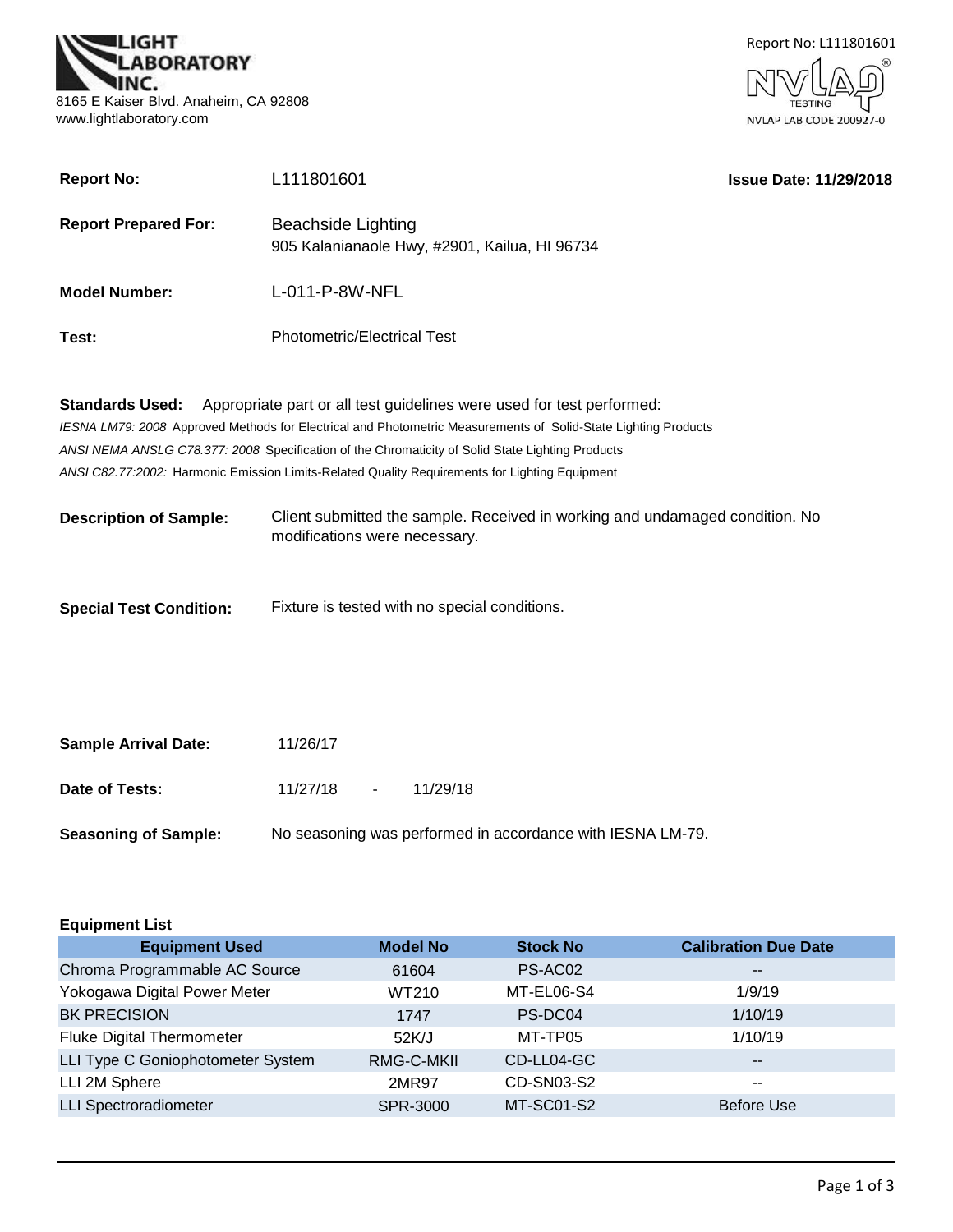



- N **TESTING** NVLAP LAB CODE 200927-0

| <b>General Information</b>  |                    |
|-----------------------------|--------------------|
| <b>Manufacturer:</b>        | Beachside Lighting |
| <b>Model Number:</b>        | $L$ -011-P-8W-NFL  |
| <b>Driver Model Number:</b> | N/A                |

| <b>Photometric &amp; Electrical Test Results</b> |        |
|--------------------------------------------------|--------|
| <b>Total Lumens:</b>                             | 409.18 |
| <b>Efficacy:</b>                                 | 51.94  |
| Input Voltage (VAC/60Hz):                        | 12.00  |
| <b>Input Current (Amp):</b>                      | 0.7009 |
| Input Power (W):                                 | 7.88   |
| <b>Input Power Factor:</b>                       | 0.9386 |
| Current ATHD (%):                                | 33.3%  |

| <b>Test Condition</b>                |      |  |  |
|--------------------------------------|------|--|--|
| Ambient Temperature (°C):            | 25.0 |  |  |
| <b>Stabilization Time (Hours):</b>   | 0:35 |  |  |
| <b>Total Operating Time (Hours):</b> | 1:30 |  |  |



FIG. 1 LUMINAIRE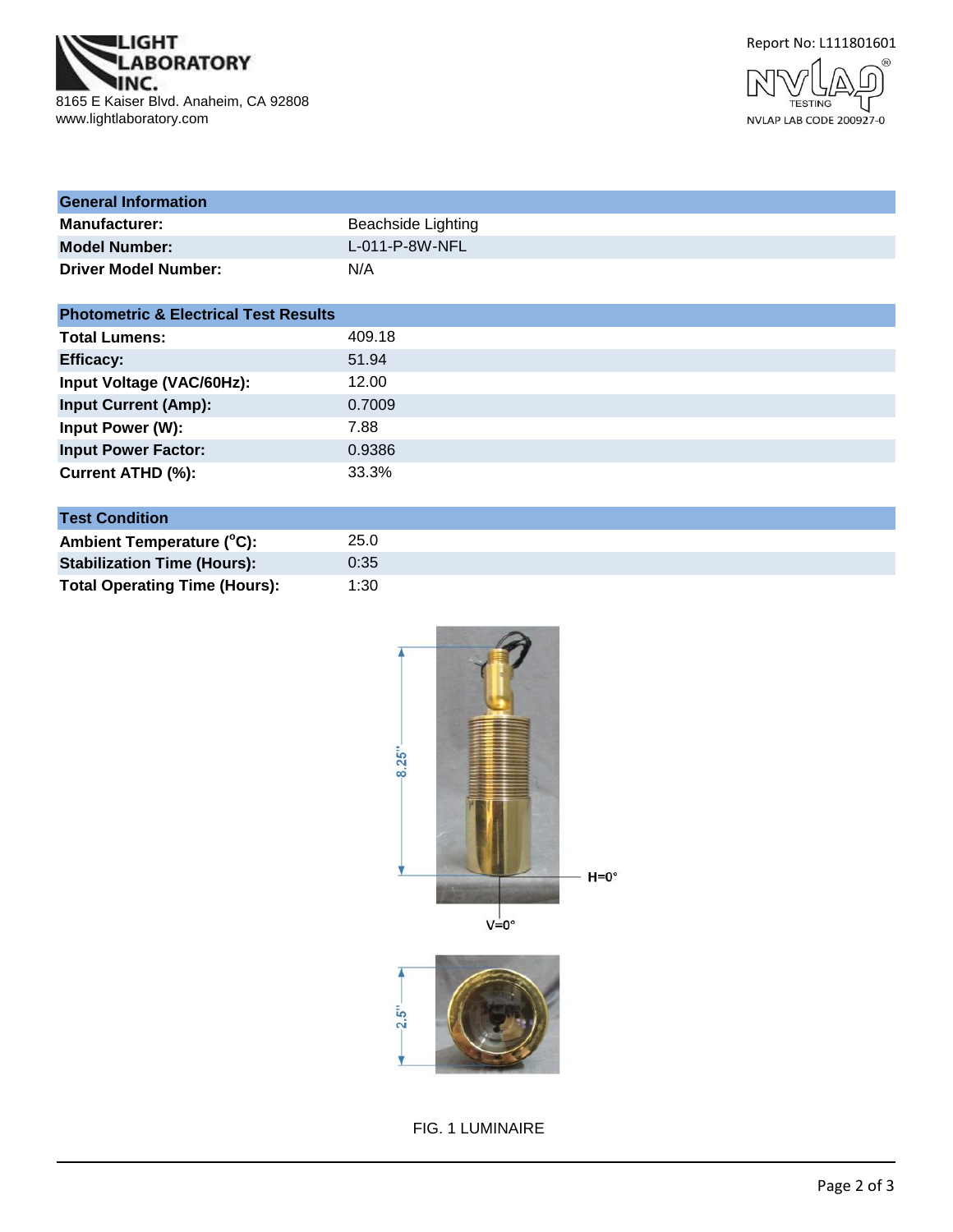



## **Test Methods**

#### **Photometric Measurements - Goniophotometer**

A Custom Light Laboratory Type C Rotating Mirror Goniophotometer was used to measure candelas(intensity) at each angle of distribution as defined by IESNA for the appropriate fixture type.

Ambient temperature is set to  $25^{\circ}$ C and is measured from the center of the fixture, within 1ft from the outside of the fixture. Temperature is maintained at  $25^{\circ}$ C throughout the testing process and the sample is stabilized for at least 30mins and longer as necessary for the sample to achieve stabilization.

Electrical measurements are measured using the listed equipment.

#### **Spectral Measurements - Integrating Sphere**

A Sensing Spectroradiometer SPR-3000, in conjunction with Light Laboratory 2 meter integrating sphere was used to measure chromaticity coordinates, correlated color temperature(CCT) and the color rendering index(CRI) for each sample.

Ambient temperature is set to 25°C and is measured from the center of the fixture, within 1ft from the outside of the fixture. Temperature is maintained at  $25^{\circ}$ C throughout the testing process and the sample is stabilized for at least 30mins and longer as necessary for the sample to achieve stabilization.

Electrical measurements are measured using the listed equipment.

Disclaimers:

This report must not be used by the customer to claim product certification, approval or endorsement by NVLAP, NIST or any agency of Federal Government.

Report Prepared by : Keyur Patel

Ume

Jeff Ahn Steve Kang Engineering Manager **Contract Contract Contract Contract Contract Contract Contract Contract Contract Contract Contract Contract Contract Contract Contract Contract Contract Contract Contract Contract Contract Contract Con** 

*\*Attached are photometric data reports. Total number of pages: 7*

Test Report Released by: Test Report Reviewed by:

tenefras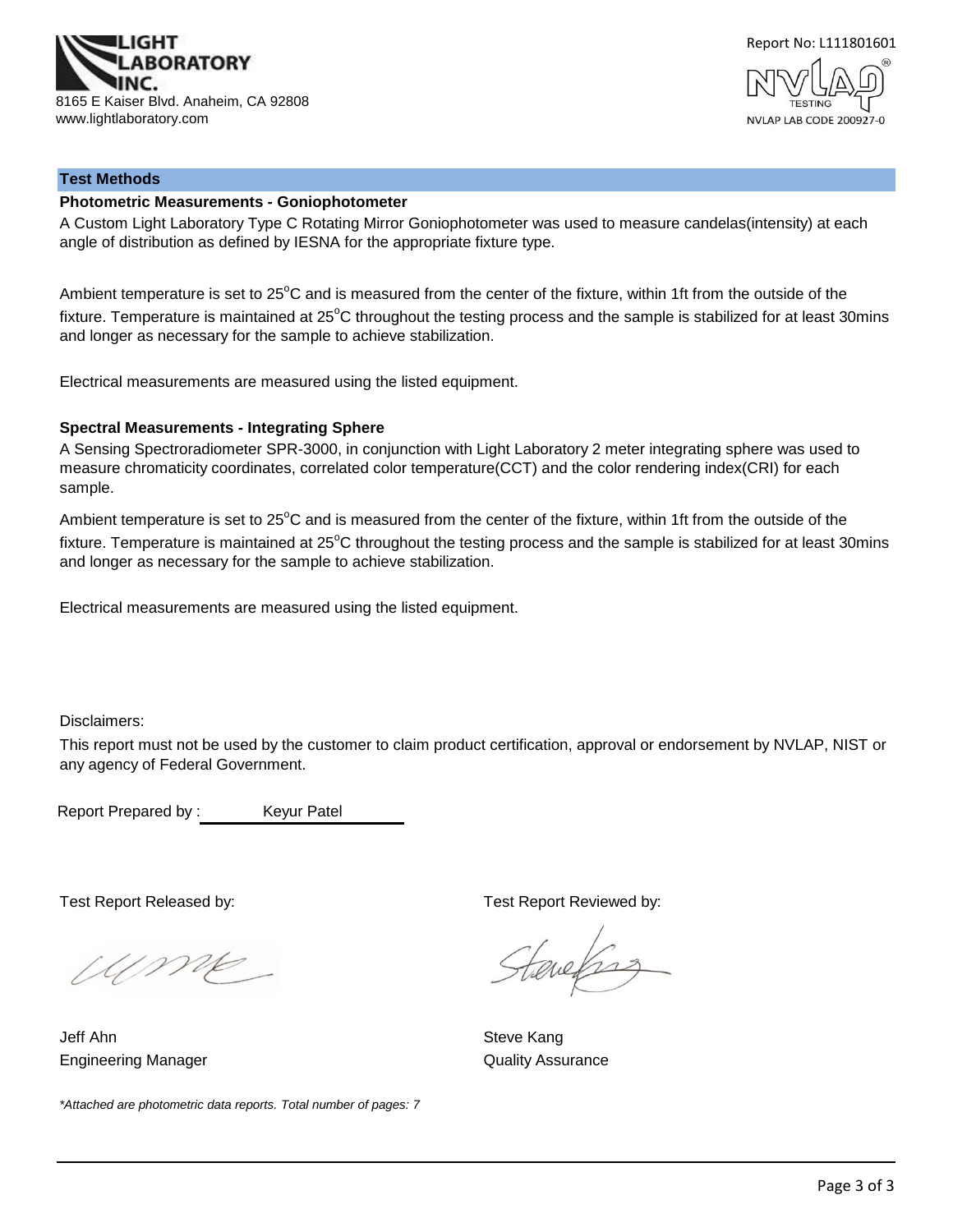

# **Photometric Test Report**

#### **IES FLOOD REPORT PHOTOMETRIC FILENAME : L111801601.IES**

#### **DESCRIPTIVE INFORMATION (From Photometric File)**

IESNA:LM-63-2002 [TEST] L111801601 [TESTLAB] LIGHT LABORATORY, INC. (www.lightlaboratory.com) [ISSUEDATE] 11/29/2018 [MANUFAC] Beachside Lighting [LUMCAT] L-011-P-8W-NFL [LUMINAIRE] Projection Fixture (no gobo) [BALLASTCAT] N/A [OTHER] INDICATING THE CANDELA VALUES ARE ABSOLUTE AND [MORE] SHOULD NOT BE FACTORED FOR DIFFERENT LAMP RATINGS. [INPUT] 12.0VAC, 7.88W [TEST PROCEDURE] IESNA:LM-79-08

Note: Candela values converted from Type-C to Type-B

#### **CHARACTERISTICS**

| <b>NEMA Type</b><br>Maximum Candela<br>Maximum Candela Angle<br>Horizontal Beam Angle (50%)<br>Vertical Beam Angle (50%)<br>Horizontal Field Angle (10%)<br>Vertical Field Angle (10%) | 4 H x 4 V<br>1373<br>OH OV<br>27.7<br>27.7<br>53.0<br>53.0 |
|----------------------------------------------------------------------------------------------------------------------------------------------------------------------------------------|------------------------------------------------------------|
|                                                                                                                                                                                        |                                                            |
|                                                                                                                                                                                        |                                                            |
|                                                                                                                                                                                        |                                                            |
|                                                                                                                                                                                        |                                                            |
| Lumens Per Lamp                                                                                                                                                                        | N.A. (absolute)                                            |
| <b>Total Lamp Lumens</b>                                                                                                                                                               | N.A. (absolute)                                            |
| <b>Beam Lumens</b>                                                                                                                                                                     | 173                                                        |
| <b>Beam Efficiency</b>                                                                                                                                                                 | N.A.                                                       |
| Field Lumens                                                                                                                                                                           | 380                                                        |
| <b>Field Efficiency</b>                                                                                                                                                                | N.A.                                                       |
| Spill Lumens                                                                                                                                                                           | 29                                                         |
| Luminaire Lumens                                                                                                                                                                       | 409                                                        |
| <b>Total Efficiency</b>                                                                                                                                                                | N.A.                                                       |
| <b>Total Luminaire Watts</b>                                                                                                                                                           | 7.88                                                       |
| <b>Ballast Factor</b>                                                                                                                                                                  | 1.00                                                       |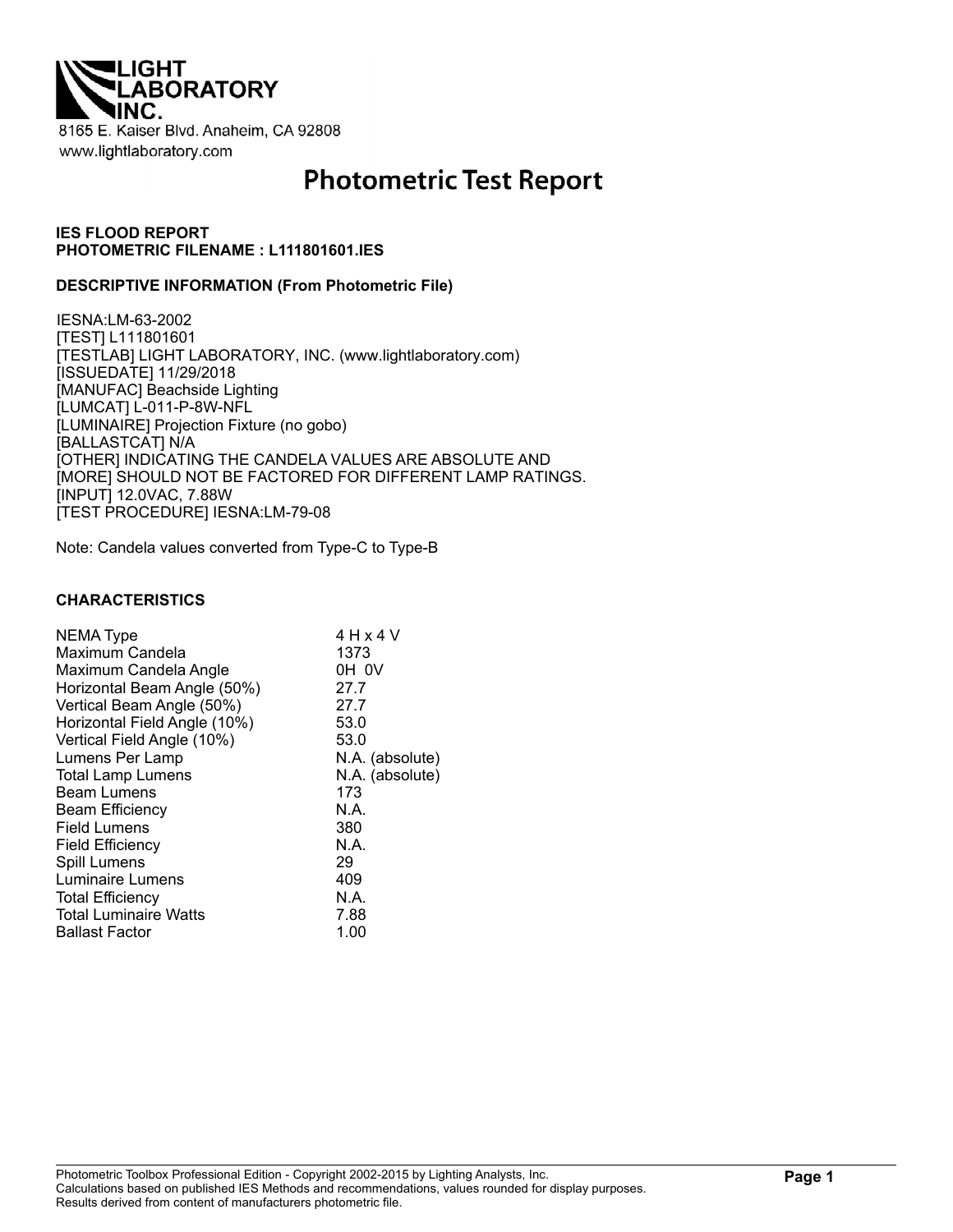#### **IES FLOOD REPORT PHOTOMETRIC FILENAME : L111801601.IES**

#### **AXIAL CANDELA**

| DEG.                                                                                                                                                                                                                                                                                                                                                            | HOR.                                                                                                                                                                                                                                                                                                                      | DEG.                                                                                                                                                                                                                                                                                                                                           | VERT.                                                                                                                                                                                                                                                                                                                  |
|-----------------------------------------------------------------------------------------------------------------------------------------------------------------------------------------------------------------------------------------------------------------------------------------------------------------------------------------------------------------|---------------------------------------------------------------------------------------------------------------------------------------------------------------------------------------------------------------------------------------------------------------------------------------------------------------------------|------------------------------------------------------------------------------------------------------------------------------------------------------------------------------------------------------------------------------------------------------------------------------------------------------------------------------------------------|------------------------------------------------------------------------------------------------------------------------------------------------------------------------------------------------------------------------------------------------------------------------------------------------------------------------|
| 90<br>85<br>75<br>65<br>55<br>47.5<br>42.5<br>37.5<br>33<br>29<br>25.5<br>22.5<br>19.5<br>17<br>15<br>13<br>11<br>9<br>7<br>5<br>3<br>1<br>$\overline{0}$<br>$-1$<br>$-3$<br>$-5$<br>$-7$<br>-9<br>$-11$<br>$-13$<br>$-15$<br>$-17$<br>$-19.5$<br>$-22.5$<br>$-25.5$<br>$-29$<br>$-33$<br>37.5<br>-42.5<br>$-47.5$<br>$-55$<br>$-65$<br>$-75$<br>$-85$<br>$-90$ | 0<br>0<br>0<br>$\frac{2}{3}$<br>4<br>5<br>6<br>6<br>29<br>181<br>374<br>538<br>589<br>642<br>718<br>850<br>1013<br>1152<br>1253<br>1331<br>1370<br>1373<br>1370<br>1331<br>1253<br>1152<br>1013<br>850<br>718<br>642<br>589<br>538<br>374<br>181<br>29<br>6<br>6<br>5<br>4<br>3<br>$\overline{\mathbf{c}}$<br>0<br>0<br>0 | 90<br>85<br>75<br>65<br>55<br>47.5<br>42.5<br>37.5<br>33<br>29<br>25.5<br>22.5<br>19.5<br>17<br>15<br>13<br>11<br>9<br>7<br>5<br>3<br>1<br>0<br>$-1$<br>$-3$<br>$-5$<br>$-7$<br>-9<br>$-11$<br>$-13$<br>$-15$<br>$-17$<br>$-19.5$<br>$-22.5$<br>$-25.5$<br>-29<br>-33<br>37.5<br>$-42.5$<br>$-47.5$<br>$-55$<br>$-65$<br>$-75$<br>$-85$<br>-90 | 0<br>0<br>0<br>$\overline{c}$<br>3<br>4<br>5<br>6<br>6<br>29<br>181<br>374<br>538<br>589<br>642<br>718<br>850<br>1013<br>1152<br>1253<br>1331<br>1370<br>1373<br>1370<br>1331<br>1253<br>1152<br>1013<br>850<br>718<br>642<br>589<br>538<br>374<br>181<br>29<br>6<br>6<br>5<br>4<br>3<br>$\overline{c}$<br>0<br>0<br>0 |

| Zone    | %    |
|---------|------|
| 0-20    | 69.6 |
| 0-30    | 96.3 |
| 0-40    | 97.7 |
| 0-60    | 99.2 |
| 0-80    | 100  |
| 0-90    | 100  |
| 10-90   | 77.5 |
| 20-40   | 28.1 |
| 20-50   | 29   |
| 40-70   | 2    |
| 60-80   | 0.8  |
| 70-80   | 0.3  |
| 80-90   | 0    |
| 90-110  | 0    |
| 90-120  | 0    |
| 90-130  | 0    |
| 90-150  | 0    |
| 90-180  | 0    |
| 110-180 | 0    |
| 0-180   | 100  |

#### Photometric Toolbox Professional Edition - Copyright 2002-2015 by Lighting Analysts, Inc. Calculations based on published IES Methods and recommendations, values rounded for display purposes. Results derived from content of manufacturers photometric file.

#### **ZONAL LUMEN SUMMARY**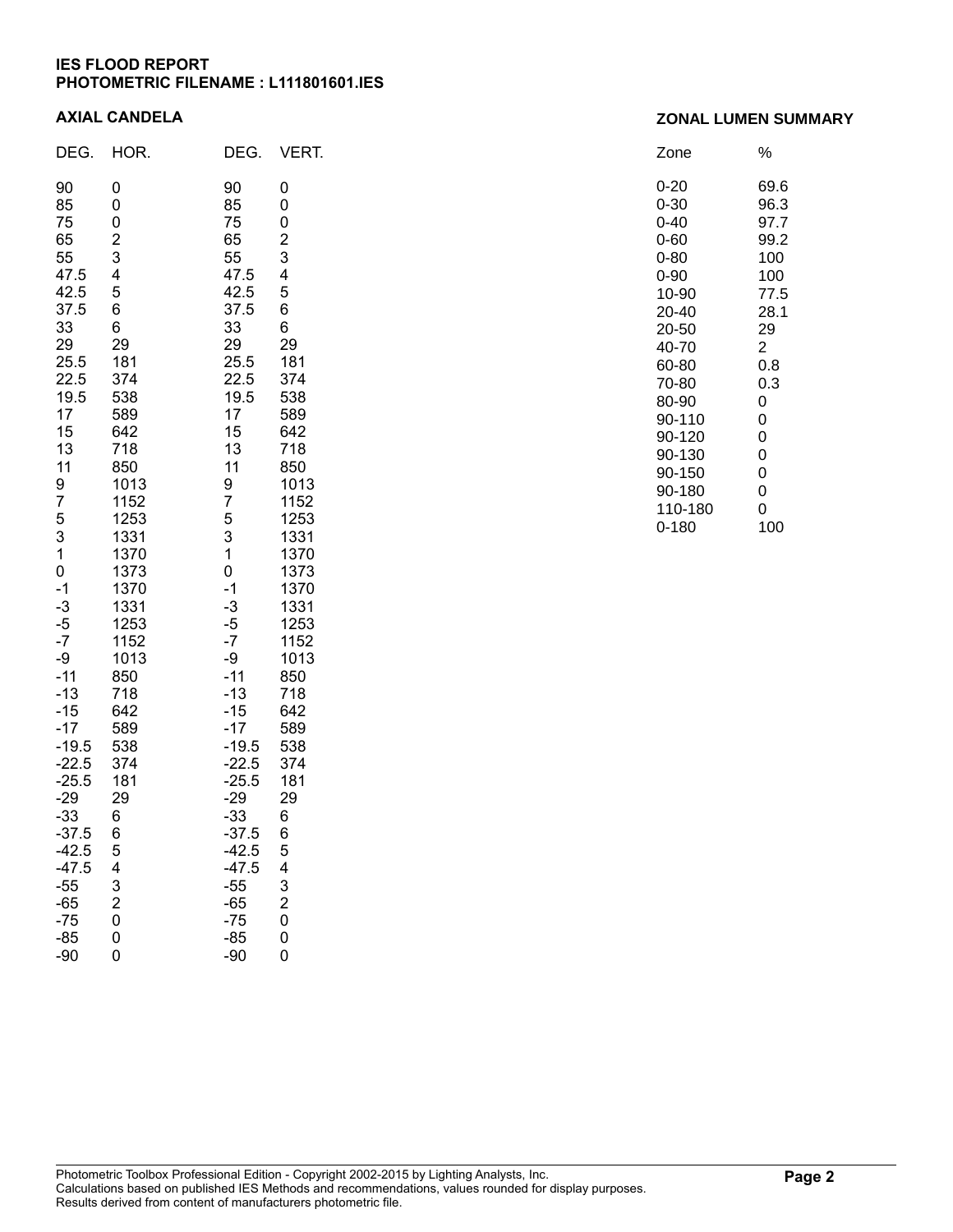#### **IES FLOOD REPORT PHOTOMETRIC FILENAME : L111801601.IES**

## **AXIAL CANDELA DISPLAY**





H - Horizontal Axial Candela

V - Vertical Axial Candela